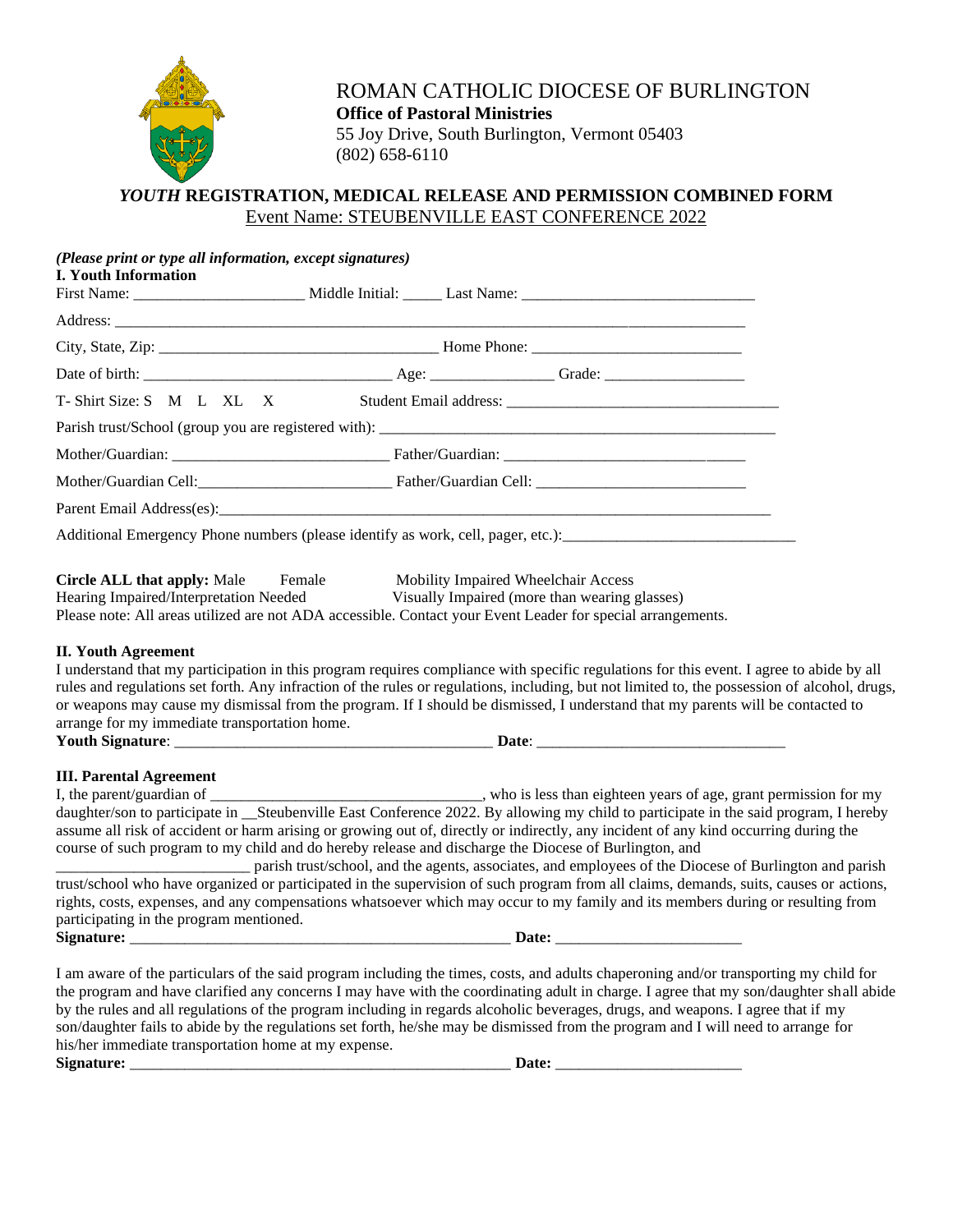## **Media Waiver**

I grant to the Diocese of Burlington, its directors, officers, employees, staff members, faculty, representatives, volunteers and agents the right to take photographs of my son or daughter and their property in connection with the event named below. I authorize the Diocese of Burlington, its assigns and transferees to copyright, use and publish the same in print and/or electronically. I hereby authorize that the Roman Catholic Diocese of Burlington or the parish trust/school named on the registration form to use the name, voice and likeness of my son or daughter in any manner, form or way relating to communication production in any media, and I hereby release these entities from any and all claim associated therewith in connection the STEUBENVILLE EAST CONFERENCE 2022.

| <b>IV. Medical Information</b>                                                            | (Please read all the options below, then check and sign only those that are in accordance with your wishes.)                                                                                                                                                                                                                                                                                                                                                                                                       |  |
|-------------------------------------------------------------------------------------------|--------------------------------------------------------------------------------------------------------------------------------------------------------------------------------------------------------------------------------------------------------------------------------------------------------------------------------------------------------------------------------------------------------------------------------------------------------------------------------------------------------------------|--|
| information about his/her care to the parish trust or school group leaders(s) named here  | In the event of an emergency, I hereby grant permission to transport my son/daughter and obtain emergency medical or surgical<br>treatment(s) from a licensed physician, hospital, or medical clinic. I hereby authorize medical personnel to release necessary<br>. I wish to be advised prior to further treatment by the hospital                                                                                                                                                                               |  |
| (Event leader names)                                                                      |                                                                                                                                                                                                                                                                                                                                                                                                                                                                                                                    |  |
| Name) (Emergency Contact Phone Number)                                                    |                                                                                                                                                                                                                                                                                                                                                                                                                                                                                                                    |  |
| (Please check one of the following)<br>$\circ$<br>$\circ$                                 | My son/daughter is covered by hospitalization and medical insurance under policy #<br>$\frac{1}{2}$ issued by $\frac{1}{2}$ issued by $\frac{1}{2}$ issued by $\frac{1}{2}$ is $\frac{1}{2}$ is $\frac{1}{2}$ is $\frac{1}{2}$ is $\frac{1}{2}$ is $\frac{1}{2}$ is $\frac{1}{2}$ is $\frac{1}{2}$ is $\frac{1}{2}$ is $\frac{1}{2}$ is $\frac{1}{2}$ is $\frac{1}{2}$ is $\frac{1$<br>My son/daughter does not have medical coverage and I assume responsibility for the cost of hospitalization and medical care |  |
| for my son/daughter.                                                                      |                                                                                                                                                                                                                                                                                                                                                                                                                                                                                                                    |  |
|                                                                                           | My son/daughter is taking medications at present. He/she will bring all necessary medications and such medications will be well<br>labeled. The names of, and concise directions for taking such medications, including dosage and frequency of dosage are as follows:                                                                                                                                                                                                                                             |  |
|                                                                                           |                                                                                                                                                                                                                                                                                                                                                                                                                                                                                                                    |  |
|                                                                                           |                                                                                                                                                                                                                                                                                                                                                                                                                                                                                                                    |  |
| threatening and emergency treatment is required.                                          | No medication of any type whether prescription or nonprescription may be administered to my child unless the situation is life                                                                                                                                                                                                                                                                                                                                                                                     |  |
| son/daughter, if requested by my son/daughter and deemed advisable by an adult chaperone. | I hereby grant permission for nonprescription medication (such as acetaminophen, decongestant, cough syrup) to be given to my                                                                                                                                                                                                                                                                                                                                                                                      |  |
|                                                                                           |                                                                                                                                                                                                                                                                                                                                                                                                                                                                                                                    |  |
|                                                                                           | I wish to inform you of the following additional medical information and the recommended course of action (allergies, dietary<br>restrictions, special conditions, etc.) CONSERVING CONSERVATION CONSERVED BY AN ALGORITHM CONSERVED BY A CONSERVED BY A CONSERVED BY A CONSERVED BY A CONSERVED BY A CONSERVED BY A CONSERVED BY A CONSERVED BY A CONSERVED BY                                                                                                                                                    |  |
|                                                                                           |                                                                                                                                                                                                                                                                                                                                                                                                                                                                                                                    |  |
| at                                                                                        | I would like to have a member of the program staff speak with me further regarding a medical concern or situation. Please contact me                                                                                                                                                                                                                                                                                                                                                                               |  |

**Return completed form to: \_\_\_\_\_\_\_\_\_\_\_\_\_\_\_\_\_\_\_\_\_\_\_\_\_\_\_\_\_\_\_ by: \_\_\_\_\_\_\_\_\_\_\_\_\_\_\_\_\_\_\_\_**